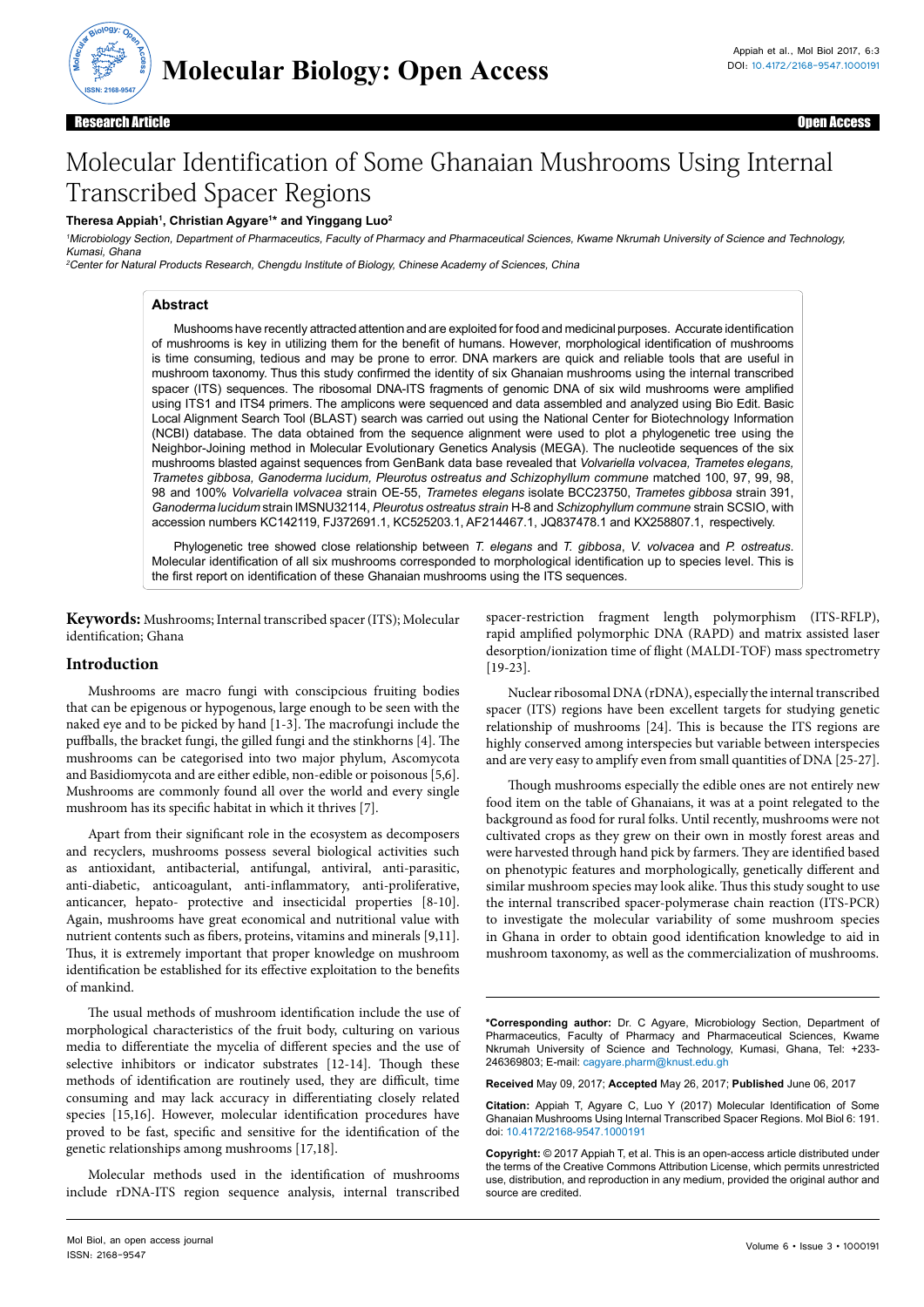# Page 2 of 5

# **Materials and Methods**

Samples of six different wild mushrooms were collected farms and Forests in Ayeduase (latitude 6º40'33N, longitude 1º33'36W, altitude 252 m) and Jachie Pramso (latitude 6º36'N, longitude 1º44'W, altitude 266 m) in the Ashanti Region and Abura Kwaman (latitude 5º05'N to 5º25N, longitude 1º5'W to 1º20'W, altitude 75 m) in the Central Region of Ghana. The mushrooms were collected from June to November, 2012 from their natural habitats such as hard wood trees including *Mangifera indica*, *Delonix regia* and other decaying hard woods. The habitat, morphological features and any other phenotypic parameters were noted while the mushrooms were still fresh. Where applicable, colour of spore prints were noted.

The samples were initially compared with descriptions in books and other literature to aid classification and were later described for morphological characters such as colour, size, texture shape and margin of fruit body, other features such as odour, stipe and stipe length, pileus length, gill attachment and spacing were considered.

The samples were morphologically characterized as follows: *Schizophyllum commune*, *Trametes gibbosa*, *Trametes elegans*, *Volvariella volvacea*, *Pleurotus ostreatus* and *Ganoderma lucidium* [28,29]. These Basidiomycetes were authenticated by Mr. Apetorgbor, a mycologist in the Department of Theoretical and Applied Biology, Kwame Nkrumah University of Science and Technology, Kumasi, Ghana.

#### **DNA extraction**

Dried fruit bodies of the mushroom samples (oven dried at 30ºC) were used and DNA was extracted using Transgen DNA extraction kit (Tiangen Biotech Co. Ltd., Beijing, China) following the manufacturer's protocol with slight modification. Briefly, ten milligrams (10 mg) of powdered fruit bodies was transferred into Eppendorf tubes. Five hundred microlitres of extraction buffer (100 mM Tris-HCl [pH=8.0], 10 mM EDTA; 0.7 M NaCl; 1% cetyltrimethylammonium bromide (CTAB) (w/v); and 1% 2-mercaptoethanol) was added and sonicated for 15 min.

This was followed by heating at 100°C for 5 min and incubated immediately on ice for 4 min. The heating and incubating on ice was repeated five times in order to extract the DNA from the mushroom samples. DNA was then purified using Transgen DNA purification kit (Tiangen Biotech Co. Ltd., Beijing, China) following the manufacturer's protocol.

## **PCR amplification of the ITS region**

Two universal primers, ITS1 (5'-TCC GTA GGT GAA CCT GCG

G-3'), forward primer and ITS-4 (5'-TCC TCC GCT TAT TGATAT GC-3'), reverse primer were used for the amplification of the ITS regions of the mushrooms [30]. The PCR amplifications were performed in a total reaction volume of 25 μL composed of 0.25 µL TransTaqTM Hifi DNA Polymerase, 15.5 µL distilled water, 2.5 µL TransTaq Hifi Buffer I (10X), 2.0 µL high pure quality TransTaq dNTPs (2.5 mM), 1 µL ITS1  $(0.2 \mu M)$  and ITS4  $(0.2 \mu M)$  and 3  $\mu$ L template DNA. The PCR tubes were placed in a thermal cycler for amplification for 2 h under the following conditions: an initial denaturation of 3 min at 94ºC followed by 35 cycles of 45 s at 94ºC, an annealing temperature at 55°C for 45 s, extension at 72ºC for 1 min, and a final extension at 72ºC for 10 min. DNA fragments from agarose gel were purified using TIANamp DNA purification kit (Tiangen Biotech (Beijing) Co. Ltd, China) following the manufacturer's protocol.

#### **Sequencing and analysis of ITS region**

The PCR products of ITS amplified regions were cloned using pGEM® -T Easy Vector Ligation kit (Tiangen Biotech Co. Ltd, Beijing, China) and sequenced with the same primer pair used in the PCR reactions (ITS1 and ITS4). The cloned polymerase chain reaction (PCR) products were sequenced using an ABI3100 automated DNAsequencing system by Tsingke Company Ltd, Chengdu, China. The sequence data were assembled and analyzed using BioEdit version 7.2.5 and aligned with ClustalW. Nucleotide sequence comparisons were performed by using Basic Local Alignment Search Tool (BLAST) network services against the National Center for Biotechnology Information (NCBI) database. Phylogenetic tree was constructed using the Neighbor-Joining method [31]. The optimal tree was drawn with the sum of branch length equal to 4.0691 (shown next to the branches). The evolutionary distances were computed using the Maximum Composite Likelihood method. Evolutionary analysis was conducted in Molecular Evolutionary Genetics Analysis (MEGA) version 7.0.21 [32].

### **Results and Discussion**

The PCR amplification products showed that *S. commune* and *G. lucidum* gave about 600 bp amplified band each, *T. gibbosa* and *P. ostreatus* showed 400 bp amplified band each while *V. volvacea* and *T. elegans* gave 500 and 300 bp amplified bands, respectively (Figure 1). The BLAST results were obtained by searching with partial nucleotide sequences at the GenBank database (Tables 1 and 2). The mushrooms were identified as *V. volvacea* [Family: Pluteaceae; % identity 100 (KC142119.1)], *T. elegans* [Family: Polyporaceae; % identity 97 (FJ372691.1)], *S. commune* [Family: Schizophyllaceae; % identity 100 (KX258807.1)], *P. ostreatus* [Family: Pleurotaceae; % identity 98

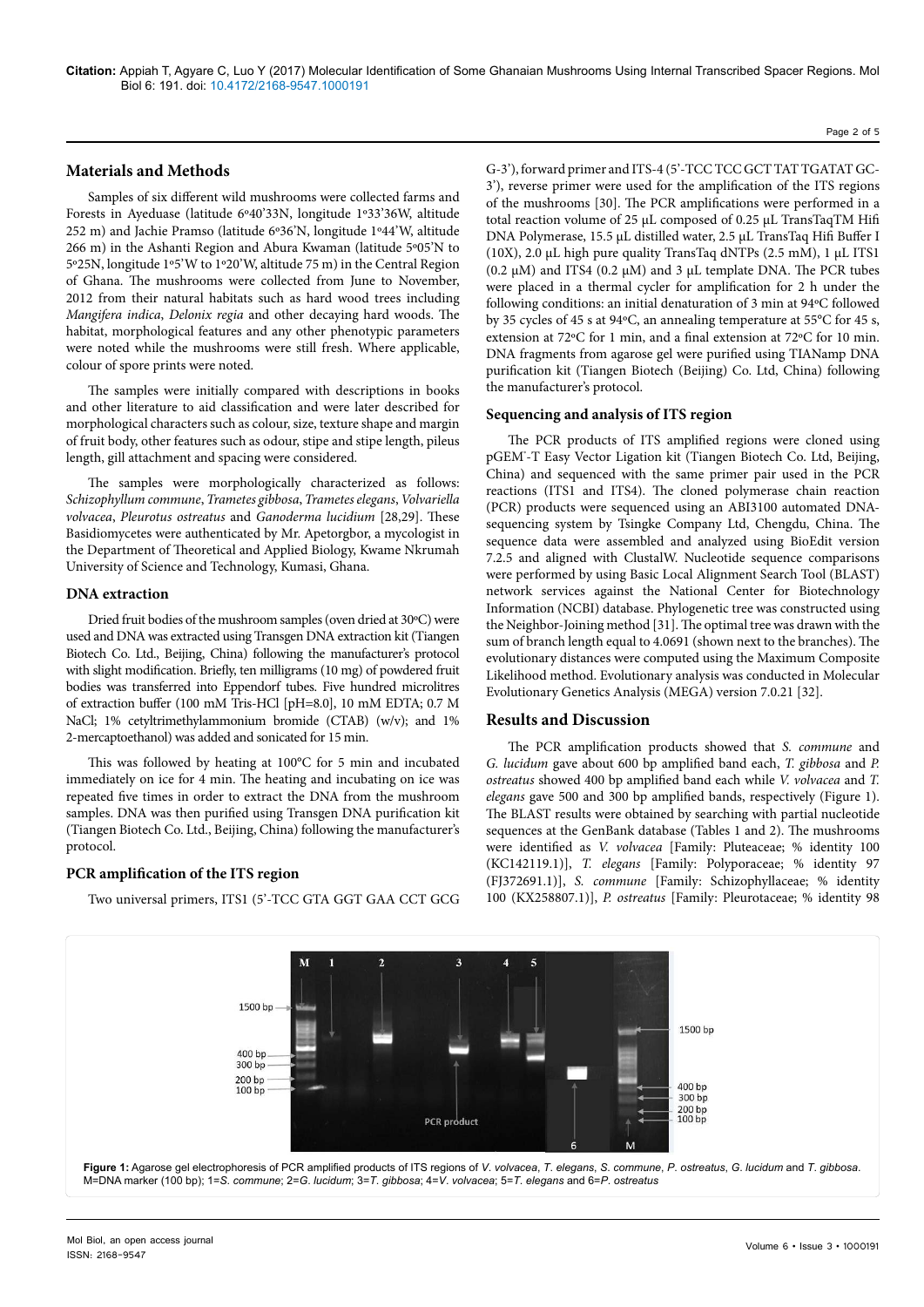**Citation:** Appiah T, Agyare C, Luo Y (2017) Molecular Identification of Some Ghanaian Mushrooms Using Internal Transcribed Spacer Regions. Mol Biol 6: 191. doi: 10.4172/2168-9547.1000191

Page 3 of 5

| Sample | Percentage (%) identity | <b>Accession number</b> | Identified name of sample           |
|--------|-------------------------|-------------------------|-------------------------------------|
|        | 100                     | KX258807.1              | Schizophyllum commune strain SCSIO  |
|        | 98                      | AF214467.1              | Ganoderma lucidum strain IMSNU32114 |
|        | 99                      | KC525203.1              | Trametes gibbosa strain 391         |
| 4      | 100                     | KC142119.1              | Volvariella volvacea strain OE-55   |
|        | 97                      | FJ372691.1              | Trametes elegans isolate BCC23750   |
|        | 98                      | JQ837478.1              | Pleurotus ostreatus strain H-8      |

**Table 1: Summary of BLAST results.** 

| Sample<br>number | <b>Sequences</b>                                                                                                                                                                                                                                                                                                                                                                                                                                                                                                                                                                                                                                                                                                                 |
|------------------|----------------------------------------------------------------------------------------------------------------------------------------------------------------------------------------------------------------------------------------------------------------------------------------------------------------------------------------------------------------------------------------------------------------------------------------------------------------------------------------------------------------------------------------------------------------------------------------------------------------------------------------------------------------------------------------------------------------------------------|
| $\mathbf{1}$     | CAAATTAGGAACAAACAAGTTCATCTTGTTCTGATCCTGTGCACCTTATGTAGTCCCAAAGCCTTCACGGGCGGCGGTTGACTACGTCTACCTCACACCT-<br>TAAAGTATGTTAACGAATGTAATCATGGTCTTGACAGACCCTAAAAAGTTAATACAACTTTCGACAACGGATCTCTTGGCTCTCGCATCGATGAAGAACGCAGC-<br>GAAATGCGATAAGTAATGTGAATTGCAGAATTCAGTGAATCATCGAATCTTTGAACGCACCTTGCGCCCTTTGGTATTCCGAGGGGCATGCCTGTTTGAGT-<br>GTCATTAAATACCATCAACCCTCTTTTGACTTCGGTCTCGAGAGTGGCTTGGAAGTGGAGGTCTGCTGGAGCCTAACGGAGCCAGCTCCTCTTAAATGTATT-<br>AGCGGATTTCCCTTGCGGGATCGCGTCTCCGATGTGATAATTTCTACGTCGTTGACCATCTCGGGGCTGACCTAGTCAGTTTCAATAGGAGTCTGCTTCTAAC-<br>CGTCTCTTGACCGAGACTAGCGACTTGTGCGCTAACTTT                                                                                                                                   |
| 2                | TTTTTCAGTAGTTTAAGACATGCAAATCGTTGTTCCCAACGTCCTTTTTTAATTATATATTTTAATATTAATGGGATTAGGGGATAAGGTGTAGAGGTGAGTATGT-<br>TAAATAAGATACCCTATAGTCTTCTTAGCTAGGGGATATAAACTAAAGGAAAATTTCTGCTATAGGATTCTATTTAATTTGATTAGGTAGTTGATAGGGTAACG-<br>GCCTACCAAGCCAACGATCGAAAGTCAAGTTTGAAAGAACCTCTGGCCACATTGGGGATTAAATCTCCCAAGTAGTAAACACACTACCAGCAGTCGAGA-<br>ATATTAGTCAATGCTCGTAAGAGTGAACTAGCTAACTGAAATCATAGTATTTTTTCAAATGCATGATGTCGTAAGGGAAAATAATGATAATACCTTACTATGAGT-<br>GTCGTCCAAATCTGGTGCCAGAAGACTCGGTAAGACCAGAGACGCAAACGTTAATCATCATAAACAGGCGTAAAGGGTTTGTAGGCAGCTTTTATAAGATTAT-<br>GATTGCAACAAACTAAAGGGTAATCTAAATTGAAAGCTAGAATCAAACAGAGGTTATAGTGTATAACGCCTAGAGGAGGGCTGATATCCATAGATCCTAGGCA-<br>GAATACTCAGGGCGAAGGCCACTCTCCACTAATGATTGACGCTGAGAAACGAAG |
| 3                | TTCCGTAGGTGAACCTGCGGAAGGATCATTAACGAGTTTTGAAATGGGTTGTAGCTGGCCTTCCGAGGCATGTGCACGCCCTGCTCATCCACTCTACAC-<br>CTGTGCACTTACTGTAGGTCTGCGTGGGTTTCTAGCCTCCGGGTTGGGAGCATTCTGCAGGCTTATGTATACTATAAACACTTTAAAGTAACAGAATG-<br>TAAACGCGTCTAACGCATTTTAATACAACTTTCAGCAACGGATCTCTTGGCTCTCGCATCGATGAAGAACGCAGCGAAATGCGATAAGTAATGTGAATT-<br>GCAGAATTCAGTGAATCATCGAATCTTTGAACGCACCTTGCGCTCCTTGGTATTCCGAGGAGCATGCCTGTTTGAGTGTCATGAAATTCTCAACCCAT-<br>AAATCCTTGTGGAAGTATGGGCTTGGATTTGGAGGTTTGCTGGGTCCCCTGGGGTCCGGCTCCTCTCGAACGCATTAGCTTGATTCCGTGCGGATCG-<br>GCTCTCAGTGTGATAATTATCTACGCTGTGACCGTGAAGTGTTTGGCGAGCTTCCAACCGTCTTTTTTGGACAACCTTATGACATCTGACCTCAAATCAGG-<br>TAGGACTACCCGCTGAACTTAAGCATATCAATAAGCGGAGGA                                         |
| 4                | GATCATTACAGAATCGAACGCGGGTCGGGCTGATTGCTGGCTCCTCGGAGCAGGTGACGCCCTCCCCGACGCCTTCCATTCTCCACGTCCCCACCTGTG-<br>CACCTTCTGTAGGCCGTGAAGCCGCCTCGTTCGGCTCCCTCGGCTCTACGAGATCTTTTGTACACCCTTGAGAAAAACGTGTTGCAGAGTGTTCTTGTAC-<br>GACCGGGGACCCCTCGTCGGCCCCATAGACATACCAATACAACTTTCAACAACGGATCTCTTGGCTCTCGCATCGATGAAGAACGCAGCGAAATGCGA-<br>TAAGTAATGTGAATTGCAGAATTCAGTGAATCATCGAATCTTTGAACGCACCTTGCGCTCTTAGTAATGTGAATTGCAGAATTCAGTGAATCATCGAATCTTT-<br>GAACGCACCTT                                                                                                                                                                                                                                                                                  |
| 5                | TAGGTTGGCGTGGGCTTCCTTCACGGGAAGCATTCTGCCGGCCTATGTACACTACAAACACTATAAAGTAACAGAATGTATTCGCGTCTAACGCAT-<br>CATAATACAACTTTCAGCAACGGATCTCTTGGCTCTCGCATCGATGAAGAACGCAGCGAAATGCGATAAGTAATGTGAATTGCAGAATTCAGTGAAT-<br>CATCGAATCTTTGAACGCACCTTGCGCTCCTTGGTATTCCGAGGAGCATGCCTGTTTGAGTGTCATGGAATTCTCAACCTATAAATCTTTGTGGTT-<br>TATGGGCTTGGACTTGGAGGCTTGCCGGCCTCAATGGTCGGCTCCTCTCGAATGCATTAGCTTGATTCCGTGCGGATCAGCTCTCAGTGTGATAATTGTC-<br>TACGCTGTGACCGTGAAGCGTTTGGCGAGCTTCTAACCGTCCCGTTGGGACAATTTATTGACATCTGACCTCAAATCAGGTAGGACTACCCGCTGAACT-<br><b>TAAGCATA</b>                                                                                                                                                                                 |
| 6                | AGTCTTCCCAACCACCTGTGAACTTTTGATAGACAGTGAAGTCGTCTCTCAAGTCGTCAGACTTGGTTGCTGGGATTTAAACGTCTCGGTGTGAC-<br>TACGCAGTCTATTTCTTACACACCCCAAATGTATGTCTACGAATGTCATTTAATGGGCCTTGTGCCTTTAACCATAATACAACTTTCAACAACGGATCTCTTG-<br>GCTCTCGCATCGATGAAGAACGCAGCGAAATGCGATAAGTAATGTGAATTGCAGAATTCAGTGAATCATCGAATCTTGAACGCACCTTGCGCCCCTTG-<br>GACAGGTCGGCTCCTCTTAAATGCATTAGCAGGACTTCTCATTGCCTCTGCGCATGATGTGATAATTATCACCATCAATAGCACGCATGAATAGAGTC-<br>CAGCTCTCTAATCGTCCGCAAGGACAATTTGACAATTTGACCTCAAATCAGGTAGGA                                                                                                                                                                                                                                          |

**Table 2:** Partial nucleotide sequences of *V. volvacea, T. elegans, S. commune, P. ostreatus, G. lucidum* and *T. gibbosa.*

(JQ837478.1)], *G. lucidum* [Family: Ganodermataceae; % identity 98 (AF214467.1)] and *T. gibbosa* [Family: Polyporaceae, % identity 99 (KC525203.1)]. Phylogenetic tree revealed a close relationship between *T. elegans* and *T. gibbosa*. A close relationship was also observed between *V. volvacea* and *P. ostreatus*. *S. commune* showed close affinity to *T. elegans*, *T. gibbosa*, *V. volvacea* and *P. ostreatus*, while *G. lucidum* showed distant relationship with *T. elegans*, *T. gibbosa*, *V. volvacea* and *P. ostreatus* (Figure 2).

Correct identification procedure of medicinal mushrooms is required for quality control of functional health-aid preparations as well as nutritional supplements [33]. The ITS region of nuclear ribosomal DNA, including ITS1, ITS2 and ITS4, has been used to determine variability in fungi at the species and sub-species levels [34-36]. Though study on the molecular identification of Ghanaian mushrooms using the ITS region is limited, the findings in this study is in accordance with the study by Das et al. [8] and Raju et al. [37] who used the ITS Region to confirm the identity of *Volvariella volvacea* obtained from Kalyani and Tamil Nadu, different parts of India, respectively. Olusegun confirmed the identity of *T. elegans* from Nigeria with 98% similarity to *T. elegans*; accession number JN164921.1 from GenBank repository. Cui et al. [38] used the ITS region to confirm the identity of European *Trametes gibbosa*. Bankole and Adekunle used the ITS region to study the biodiversity of *G. lucidum* and *P. ostreatus* from Nigeria [39,40]. Though from GenBank data base, the species form Nigeria corresponded to different *G. lucidum* and *P. ostreatus* compared to those identified in Ghana. The phylogenetic tree constructed revealed a close relationship between *T. elegans* and *T. gibbosa*, which formed a single clade (Figure 2). This corresponds to the study by Tomšovský et al. [41] who revealed that all Trametes species form a single clade. The present study possibly suggests that GenBank data base for mushroom is not sufficiently rich in mushrooms from Ghana.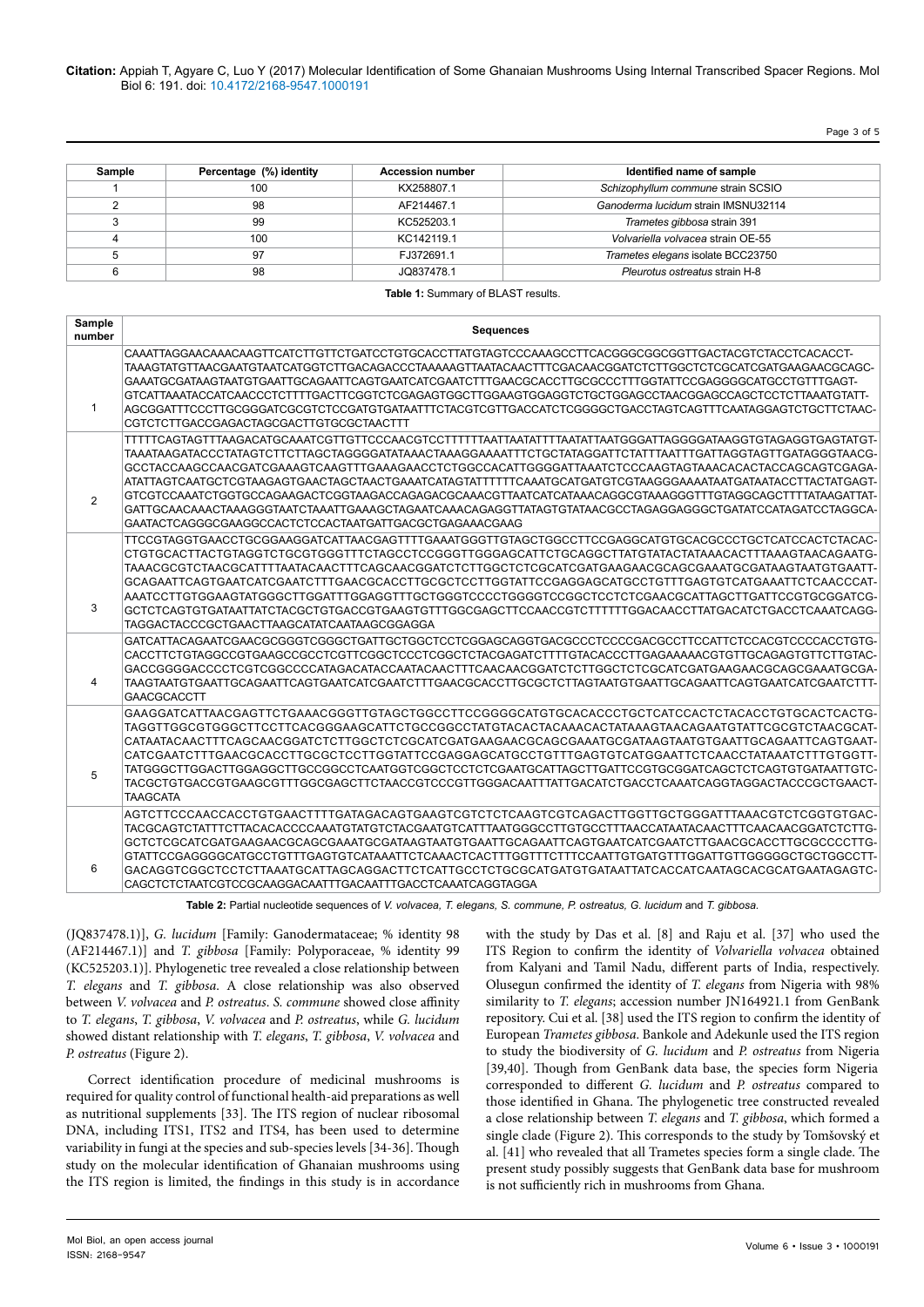

### **Conclusion**

All six mushrooms could be identified up to species level from the available GenBank data base. Molecular identification of the mushroom samples corresponded to morphological identification of the samples up to species level. Again, the identity of these Ghanaian mushrooms (*V. volvacea, T.elegans, S.commune, P.ostreatus, G. lucidum* and *T. gibbosa*) is being confirmed for the first time using the ITS region of the rDNA. The evolutionary relationship among these mushrooms could aid in further investigations of bioactive compounds from these mushrooms.

#### **Acknowledgement**

We wish to thank the Organization for Women in Science for Developing Countries (OWSD) and the Mwalimu Nyerere African Union Scholarship for TA.

#### **References**

- 1. Härkönen M, Niemela T, Mwasumbi L (2003) Tanzanian mushrooms: Edible, harmful and other fungi. Norrlinia 10: 1-20.
- 2. [Lindequist U, Niedermeyer THJ, Julich WD \(2005\) The pharmacological](http://dx.doi.org/10.1093/ecam/neh107) [potential of mushrooms. Evid Based Complement Alternat Med 2: 285-299.](http://dx.doi.org/10.1093/ecam/neh107)
- 3. Chang ST (2012) Foreword mushroom science XVIII. Jinxia Zhang; Hexiang Wang and Mingjie Chen (Eds). Proceedings the International Society for Mushroom Science.
- 4. [Bates SC \(2006\) A preliminary checklist of Arizona macrofungi. Canotia 2: 47-](http://www.canotia.org/volumes/CANOTIA_2006_Vol2_2_Bates.pdf) [78.](http://www.canotia.org/volumes/CANOTIA_2006_Vol2_2_Bates.pdf)
- 5. [Alexopoulos CJ, Mims CW, Blackwell M \(1996\) Introductory Mycology. \(4th](http://www.worldcat.org/title/introductory-mycology/oclc/647694345) [Edn\), John Wiley and Sons, New York.](http://www.worldcat.org/title/introductory-mycology/oclc/647694345)
- 6. [Margulis L, Schwartz KV \(1988\) Five Kingdoms: An Illustrated Guide to the](https://www.abebooks.com/book-search/isbn/9780716718857/) [Phyla of Life on Earth. 2nd edition, WH Freeman and Company, New York.](https://www.abebooks.com/book-search/isbn/9780716718857/)
- 7. [Smith G \(1969\) An Introduction to Industrial Mycology. 6th edition, Arnold Ltd,](https://www.abebooks.com/Smiths-Introduction-Industrial-Mycology-George-Smith/12113299600/bd) [London, UK.](https://www.abebooks.com/Smiths-Introduction-Industrial-Mycology-George-Smith/12113299600/bd)
- 8. [Das SK, Manda A, Datta AK, Gupta S, Paul R, et al. \(2013\) Nucleotide](https://www.hindawi.com/journals/tswj/2013/403191/) [sequencing and identification of some wild mushrooms. Scientific World](https://www.hindawi.com/journals/tswj/2013/403191/) [Journal 13: 1-8.](https://www.hindawi.com/journals/tswj/2013/403191/)
- 9. [Rathee S, Rathee D, Kumar V, Rathee P \(2011\) Mushrooms as therapeutic](http://dx.doi.org/10.1590/S0102-) [agents. J. Pharmacognosy Phytother 22: 459-474.](http://dx.doi.org/10.1590/S0102-)
- 10. [Duru ME, Tel Çayan G \(2015\). Biologically active terpenoids from mushroom](http://www.acgpubs.org/RNP/2015/Volume9/Issue 1/58-RNP-1412-266.pdf) [origin: A review. Rec Nat Prod 9: 456-483.](http://www.acgpubs.org/RNP/2015/Volume9/Issue 1/58-RNP-1412-266.pdf)
- 11. Wasser SP, Weis AL (1999) Therapeutic effects of substances occurring in higher Basidiomycetes mushrooms: A modern perspective. Crit Rev Immunol 19: 65-96.
- 12. [Zhao GZ, Liu XZ, Wu WP \(2007\) Helicosporus hyphomycetes from China.](http://www.fungaldiversity.org/fdp/sfdp/26-15.pdf) [Fungal Divers 26: 313-524.](http://www.fungaldiversity.org/fdp/sfdp/26-15.pdf)
- 13. [Rosendahl S \(2008\) Communities, populations and individuals of arbuscular](http://dx.doi.org/10.1111/j.1469-8137.2008.02378.x)  [mycorrhizal fungi. New Phytol 178: 253-266.](http://dx.doi.org/10.1111/j.1469-8137.2008.02378.x)
- 14. [Thorn RG, Moncalvo JM, Reddy CA, Vilgalys R \(2000\) Phylogenetic analyses](http://dx.doi.org/10.2307/3761557)  [and the distribution of nematophagy support a monophyletic Pleurotaceae](http://dx.doi.org/10.2307/3761557)  [within the polyphyletic pleurotoid-lentinoid fungi. Mycologia 92: 241-252.](http://dx.doi.org/10.2307/3761557)
- 15. [Zhao J, Kong F, Li R, Wang X, Wan Z, et al. \(2001\) Identification of](file:///F:/Journals/OMICS/JNB/Volume%206/Volume6.2/JNB6.2_AI/10.1128/JCM.39.6.2261-2266.2001) *Aspergillus fumigatus* [and related species by nested PCR targeting ribosomal DNA internal](file:///F:/Journals/OMICS/JNB/Volume%206/Volume6.2/JNB6.2_AI/10.1128/JCM.39.6.2261-2266.2001)  [transcribed spacer regions. J Clin Microbiol 39: 2261-2266.](file:///F:/Journals/OMICS/JNB/Volume%206/Volume6.2/JNB6.2_AI/10.1128/JCM.39.6.2261-2266.2001)
- 16. [Kim GH, Lim YW, Song YS, King JJ \(2005\) Decay fungi from playground wood](http://dx.doi.org/10.1515/HF.2005.076)  [products in service using 28Sr DNA sequence analysis. Holzforschung 59: 459-](http://dx.doi.org/10.1515/HF.2005.076) [466.](http://dx.doi.org/10.1515/HF.2005.076)
- 17. Singh SK, Yadav MC, Upadhyay RC, Kama S, Rai RD, et al. (2003) Molecular characterization of specialty mushroom germplasm of the National Mushroom Repository. Mushroom Research 12: 67-78.
- 18. [Guglielmo F, Gonthier P, Garbelotto M, Nicolotti G \(2008\) PCR-based method](https://doi.org/10.1111/j.1574-6968.2008.01132.x)  [for the identification of important wood rotting fungal taxa within Ganoderma,](https://doi.org/10.1111/j.1574-6968.2008.01132.x)  [Inonotus s.l. and Phellinuss.l. FEMS Microbiol Lett 282: 228-237.](https://doi.org/10.1111/j.1574-6968.2008.01132.x)
- 19. Moreth U, Schmidt O (2000) Identification of indoor rot fungus by taxon specific priming polymerase chain reaction. [Holzforschung](https://www.researchgate.net/journal/0018-3830_Holzforschung) 54: 1-8.
- 20. [Jasalavich C, Ostrotsky A, Jellison J \(2000\) Detection and identification of decay](http://dx.doi.org/10.1128/AEM.66.11.4725-4734.2000)  [fungi in spruce wood by restriction fragment length polymorphism analysis of](http://dx.doi.org/10.1128/AEM.66.11.4725-4734.2000)  [amplified genes encoding rRNA. Appl Environ Microbiol 66: 4725-4734.](http://dx.doi.org/10.1128/AEM.66.11.4725-4734.2000)
- 21. Adair S, Kim SH, Brueil C (2002) A molecular approach for early monitoring of decay basidiomycetes in wood chips. FEMS Microbiol Lett 211:117-122.
- 22. [Hseu RS, Wang HH, Wang HF, Moncalvo JM \(1996\) Differentiation and](https://www.researchgate.net/publication/14286924_Differentiation_and_grouping_of_isolates_of_the_Ganoderma_lucidum_complex_by_Random_Amplified_Polymorphic_DNA-PCR_compared_with_grouping_on_the_basis_of_Internal_Transcribed_Spacer_sequences)  grouping of isolates of the *Ganoderma lucidum* [complex by random amplified](https://www.researchgate.net/publication/14286924_Differentiation_and_grouping_of_isolates_of_the_Ganoderma_lucidum_complex_by_Random_Amplified_Polymorphic_DNA-PCR_compared_with_grouping_on_the_basis_of_Internal_Transcribed_Spacer_sequences)  [polymorphic DNA-PCR compared with grouping on the basis of internal](https://www.researchgate.net/publication/14286924_Differentiation_and_grouping_of_isolates_of_the_Ganoderma_lucidum_complex_by_Random_Amplified_Polymorphic_DNA-PCR_compared_with_grouping_on_the_basis_of_Internal_Transcribed_Spacer_sequences)  [transcribed spacer sequences. Appl Environ Microbiol 62: 1354-1363.](https://www.researchgate.net/publication/14286924_Differentiation_and_grouping_of_isolates_of_the_Ganoderma_lucidum_complex_by_Random_Amplified_Polymorphic_DNA-PCR_compared_with_grouping_on_the_basis_of_Internal_Transcribed_Spacer_sequences)
- 23. [Schmidt O, Kal-Low W \(2005\) Differentiation of indoor wood decay fungi with](http://dx.doi.org/10.1515/HF.2005.062)  [MADLI-TOF mass spectrometry. Holzforschung 59: 374-377.](http://dx.doi.org/10.1515/HF.2005.062)
- 24. [Bruns TD, White TJ, Taylor JW \(1991\) Annual review of ecology and](https://nature.berkeley.edu/brunslab/papers/bruns1991.pdf)  [systematics. Fungal Molecular Systematics 22: 525-564.](https://nature.berkeley.edu/brunslab/papers/bruns1991.pdf)
- 25. [O'Donnell KL, Cigelnik E, Benny GL \(1998\) Phylogenetic relationships among](http://dx.doi.org/10.2307/3761222)  [the Harpellales and Kickxellales. Mycologia 90: 624-639.](http://dx.doi.org/10.2307/3761222)
- 26. [Hillis D, Dixon M \(1991\) Ribosomal DNA: Molecular evolution and phylogenetic](http://dx.doi.org/10.1086/417338)  inference. Q Rev Biol [66: 411-453.](http://dx.doi.org/10.1086/417338)
- 27. Salazar O, Schneider JHM, Julian MC, Keijer J, Rubio V (1999) Phylogenetic subgrouping of *Rhizoctonia solani* AG2 isolates based on ribosomal ITS sequences. Mycologia 91: 459 467.
- 28. Arora D (1986) Mushrooms demystified: A comprehensive guide to the fleshy fungi. 2nd edition, Ten Speed Press, Berkeley.
- 29. Largent DL, Stuntz DE (1986) How to identify mushrooms to genus I: Macroscopic features, Mad RiverPress, Revised edition.
- 30. [Siddiquee S, Umi KY, Nur AIMZ \(2010\) Morphological and molecular](https://www.researchgate.net/publication/224928469_Morphological_and_molecular_detection_of_Fusarium_chlamydosporum_from_root_endophytes_of_Dendrobium_crumenatum)  detection of *[Fusarium chlamydosporum](https://www.researchgate.net/publication/224928469_Morphological_and_molecular_detection_of_Fusarium_chlamydosporum_from_root_endophytes_of_Dendrobium_crumenatum)* from root endophytes of *Dendrobium crumenatum*[. Afr J Biotechnol 9: 4081-4090.](https://www.researchgate.net/publication/224928469_Morphological_and_molecular_detection_of_Fusarium_chlamydosporum_from_root_endophytes_of_Dendrobium_crumenatum)
- 31. [Saitou N, Nei M \(1987\) The neighbor-joining method: A new method for](https://pdfs.semanticscholar.org/13e1/c3709424e70cf6e20c0ddda5854f4255ea28.pdf)  [reconstructing phylogenetic trees. Mol Biol Evol 4: 406-425.](https://pdfs.semanticscholar.org/13e1/c3709424e70cf6e20c0ddda5854f4255ea28.pdf)
- 32. [Kumar S, Stecher G, Tamura K \(2015\) MEGA7: Molecular evolutionary genetics](https://doi.org/10.1093/molbev/msw054)  [analysis version 7.0. Mol Biol Evol 33: 1870-1874.](https://doi.org/10.1093/molbev/msw054)
- 33. [Lee JS, Lim MO, Cho KY, Cho JH, Chang SY, et al. \(2006\) Identification of](http://210.101.116.28/W_files/kiss10/81600692_pv.pdf)  [medicinal mushroom species based on nuclear large subunit rDNA sequences.](http://210.101.116.28/W_files/kiss10/81600692_pv.pdf)  [J. Microbiol 44: 29- 34.](http://210.101.116.28/W_files/kiss10/81600692_pv.pdf)
- 34. Cooke DEL, Kennedy DM, Guy DC, Russell J, Unkle SE, et al. (1996) Relatedness of group I species of *Phytophthora* as assessed by random amplified polymorphic DNA (RAPDs) and sequences of ribosomal DNA. Mycol Res 100: 297-300.
- 35. [Goodwin SB, ZismannVL \(2001\) Phylogenetic analyses of the ITS region of](https://pubag.nal.usda.gov/download/59117/PDF)  ribosomal DNA reveal that *Septoria passerinii* [from barley is closely related](https://pubag.nal.usda.gov/download/59117/PDF)  to the wheat pathogen *Mycosphaerella graminicola*[. Mycologia 93: 934-946.](https://pubag.nal.usda.gov/download/59117/PDF)
- 36. [Appiah AA, Flood J, Archer SA, Bridge PD \(2004\) Molecular analysis of the](http://dx.doi.org/10.1111/j.1365-3059.2004.00980.x)  [major Phytophthora species on cocoa. Plant Pathol 53: 209-219.](http://dx.doi.org/10.1111/j.1365-3059.2004.00980.x)